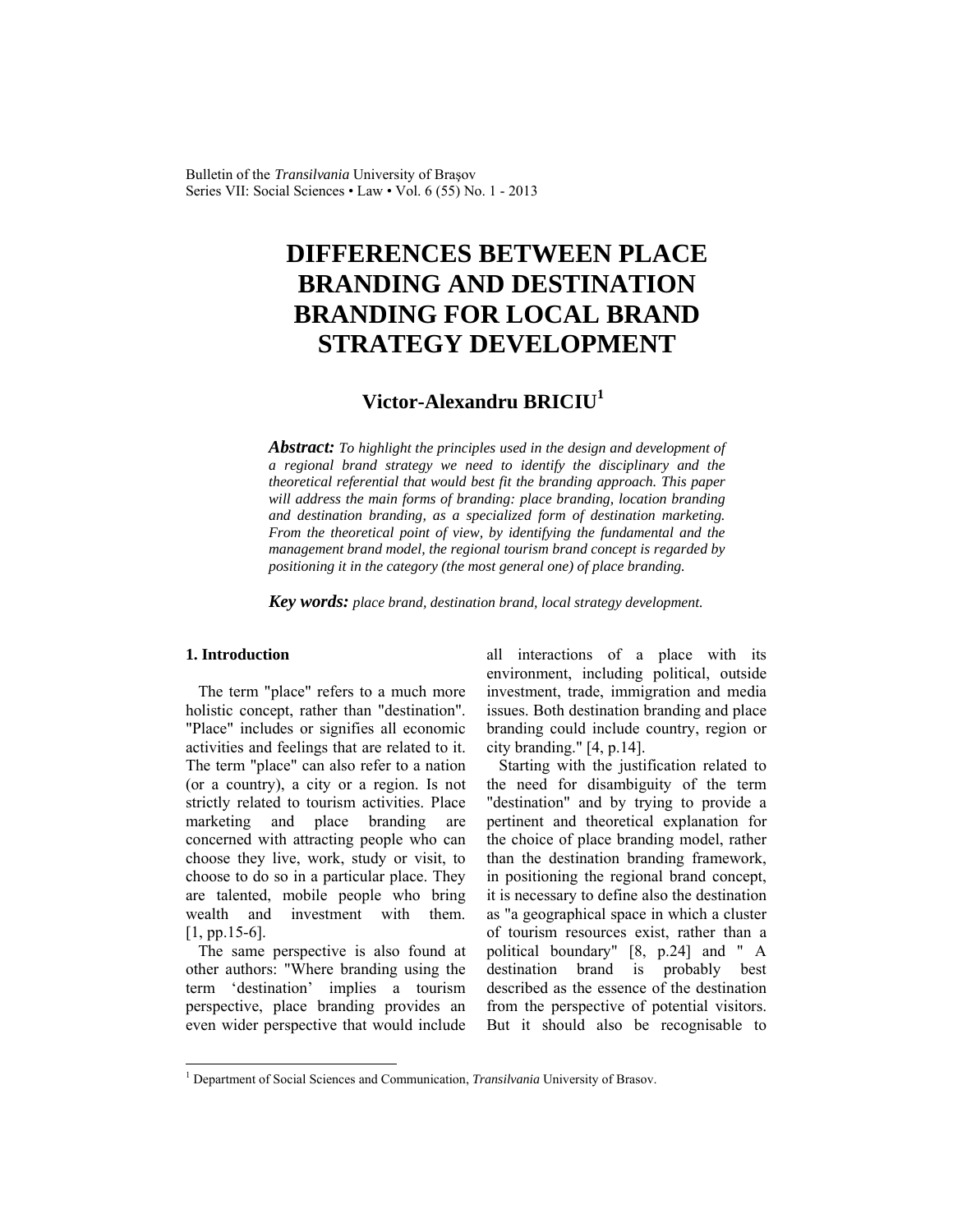residents. Ideally these two perspectives should gel and thereby reinforce each other." [1, p.8].

S. Pike provides a further explanation of the cluster, as "[...] an accumulation of tourist resources and attractions, infrastructures, equipments, service providers, other support sectors and administrative organisms whose integrated and coordinated activities provide customers with the experiences they expected from the destination they chose to visit." Rubies, 2001 apud [8, p.24].

Also from the destination branding perspective, the study coordinated by the World Tourism Organization & European Travel Commission: Handbook on Tourism Destinations Branding states that terms such as the "place branding", "nation-branding" and "country-branding" are becoming increasingly important.

They refer to the global or holistic branding process of a country, nation or place (where "place" covers any recognisable geographical entity. It is used as a generic term and can refer to a country, a region or a city). It refers to how a place (city, region or country) selfpresents on the national or international stage in different area such as business, diplomacy, culture or tourism. This underpins its efforts to attract investors, businesses, tourists and students, as well as to enhance its reputation as a good place to live, to trust in international relations, and to do business and trade with. [1, p.7]

### **2. Branding perspectives on products, organizational environment and places**

M. Kavaratzis [6, p.59] provides a plausible explanation regarding the implementation of the marketing philosophy, or at least the marketing techniques that that were easy to adapt and use in the practice of local or regional governance, has been mirrored by the increasing interest of academics from various fields, who believe that the principles of marketing are, with the necessary modifications, applicable to regions and their operational environment.

Therefore, quoting Ashworth and Voogd (1994), we can identify the theoretical emergence of place marketing, through developments and transfer of marketing knowledge that emanated from the industrial products and services techniques: "These are the development of marketing in non-profit organisations, of social marketing and of image marketing." apud M. Kavaratzis [6, p.59] We find a similar explanation at Gert-Jan Hospers, which states that the strategy of creating a positive image is known as the "place marketing" or "branding". This is a popular instrument which it is hoped, will contribute to making areas known and to improving their reputation.

However, not everyone is convinced of the merits of this strategy. Some analysts have criticized the use of marketing as a instrument for regional policy, as they fear a process of manipulation and selling out to the business community. The selling of areas in the market, they argue, brings about a "commodification of places". Considering regions as products, authorities run the risk of neglecting the human aspect of areas, which may conflict with the public responsibilities of government. In practice, however, the regions make extensive use of headlinegrabbing slogans and promotion campaigns to put themselves on the map. Though the effect of this place marketing strategy is difficult to measure, it would seem that some places really have succeeded in developing a strong brand. [5, p.273].

There are many examples of this kind in North America and Western Europe, such as "Austin – The Music Capital of the USA", "Toronto - A City which Works",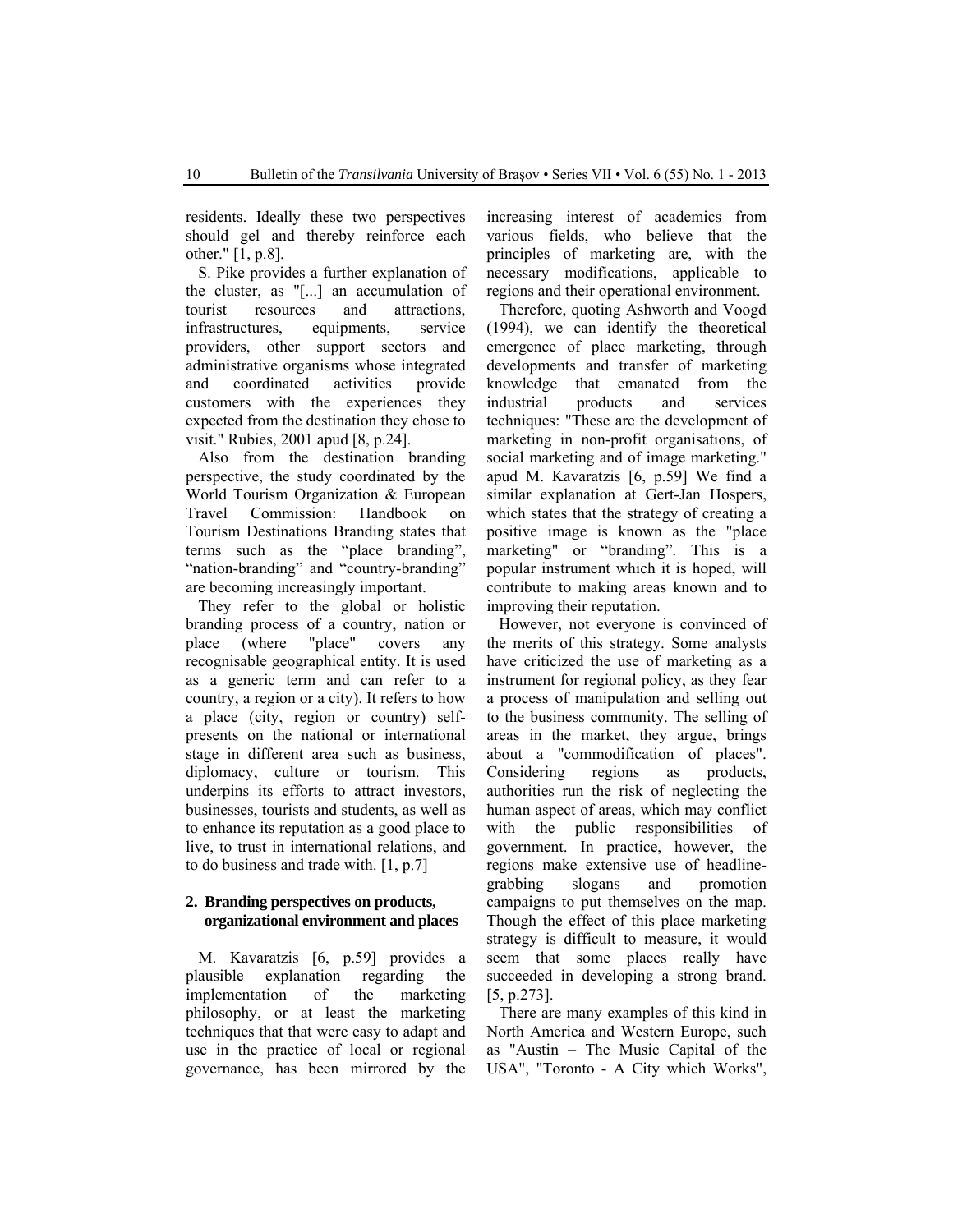"Sardinia - Proud to Be Different" and "There is Nothing Beyond Groningen". The evolution of these concrete expressions of place marketing show that the image people have developed of the regions in question has become more realistic and has positively influenced over the years. Some people have said that if there had not been such promotional campaigns, would not consider these locations as areas for business, residence or leisure and entertainment. [5 p.273-4].

There was a strong exchange of best practices between commercial marketing and "destination marketing" for decades, and indeed the term "destination branding" is been in use for more than ten years (although it is also the cause of considerable confusion, it is often wrongly conflated with "place branding" or "nation branding"). [3, p.3].

 The difference between a destination product and a destination brand is that the first is a neutral description that has no emotional value invested in it. A destination brand, on the other hand, is a description of the core essence of the place in terms of its values as perceived by consumers, is about the emotional relationship between the place and its visitors - how they perceive the enduring nature of the destination in relation to other places. In short, it is about the personality of the place and how it makes people feel about it. [1, p.11].

M. Kavaratzis [7, p.3] introduces the synonymy of two concepts: "place branding / city" (e.g. as far as the city is synonymous with a concrete and specific form of a place, a region, then Brasov can be considered a form, a variety of place branding), considering them as the final trends in the literature, and they can be found in a significant number of scientific articles discussing the possibility of using branding as an approach to integration, guidance and focus of place management. Borrowing from the techniques and ideas developed from the general theory of branding and, in particular, by increasingly accepting the rising importance of the concept of corporate branding, these articles discuss the similarity between the general concepts of branding with place branding and the attempt to propose a general framework for developing and managing place brands (Hankinson, 2001; Hankinson, 2004; Kavaratzis, 2004), or examining the suitability of specific branding instruments for the case of city branding (Trueman et al., 2004). This latter model is characterized by the attempt of implementing corporate branding concepts and specific methodologies developed in this field to place branding theory.

As M. Kavaratzis also states [6, p.60]: "One concept that has emerged in recent years and has a clear and direct relevance to marketing implementation in cities is the concept of corporate branding and corporate-level marketing, which is a theoretical and practical development of the earlier concepts of corporate image and corporate identity (eg Balmer, 1998; Balmer and Greyser, 2003)."

In the past, the concept of strategic place marketing, idea developed by Kotler et al. (1993), was among the first to adopt a clear position that places must organize as business and promote themselves, if they are to respond adequately to the threats of global competition, technological change and urban decay. [3, p.2].

The concept of place image (described above as a specific concept for the corporate environment) is brought into question and its importance recognized by Kotler's early work, but place marketing is still seen as a tool to sell products, services and attractions a space in a more efficient way, and not for tackling the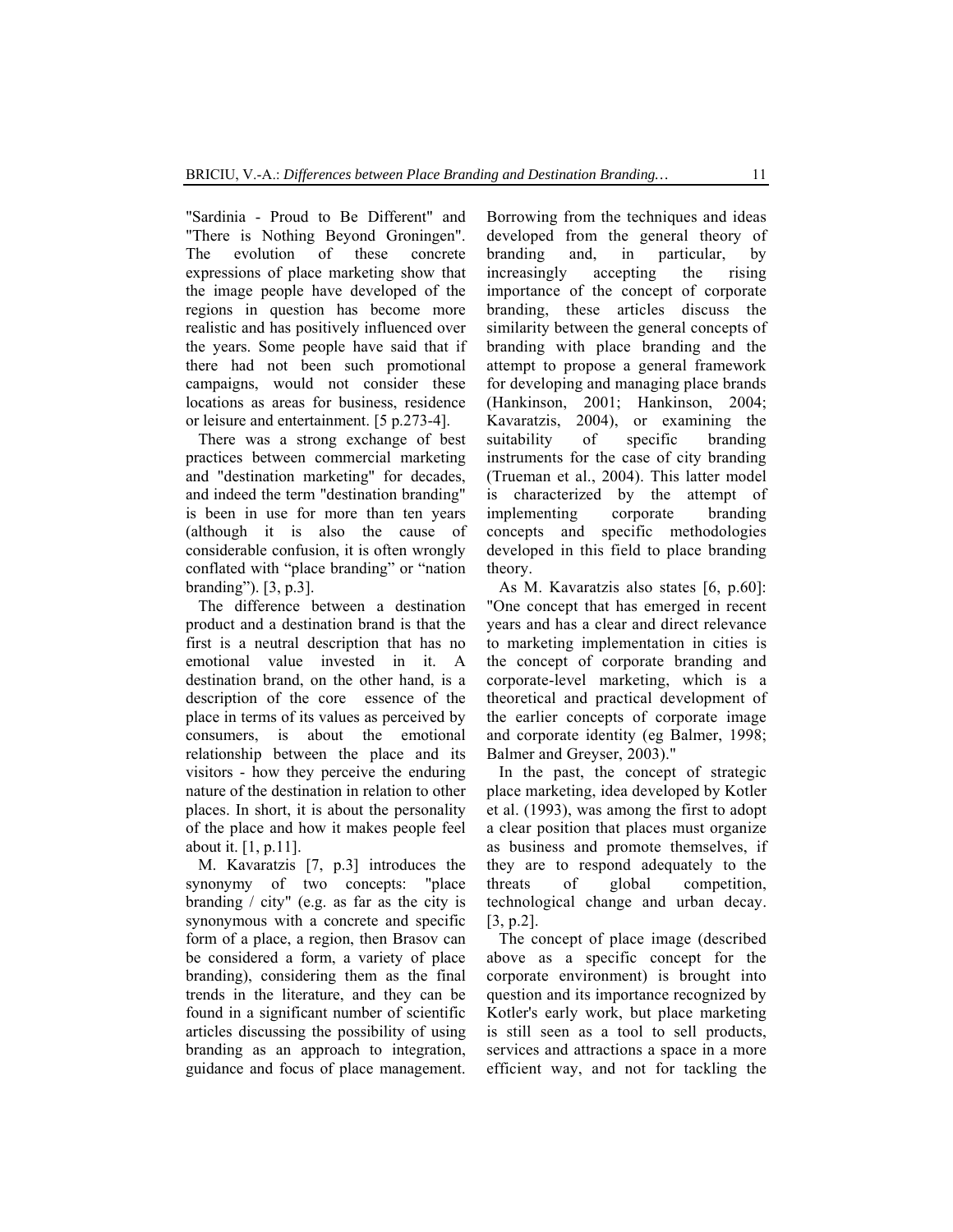overall image or reputation of the place in any direct way.

The implication seems to be that<br>aarketing – through development marketing – through development, promotion, distribution and sale of products and services - is a legitimate, tangible and measurable activity, with direct economic benefits, "a real job" someone might say, while the brand or the branding activity is an academic construct, a psychological process, a phenomenon for observation and not a discipline that can be practiced.

 In a sense, the dictionary does a disservice for marketing by suggesting that changing the attitude and image are foreign concepts: the distinction is whether talking about attitude and image directly represents a peripheral or is a function of marketing. There is no doubt that changes in attitude and image may appear as a result of successful marketing applied to products or services: in other words as an indirect consequence of marketing. [3, p.2].

R. Govers & F. Go, [4, p.13] consider in the work Place Branding - Glocal, Virtual and Physical Identities, Constructed, Imagined and Experienced that there are significant differences between product branding, the branding of corporations and place branding, the latter concept being defined as:

"the marketing activities (1) that support the creation of a name, symbol, logo, word mark or other graphic that both identifies and differentiates a destination; (2) that convey the promise of a memorable travel experience that is uniquely associated with the destination; and (3) that serve to consolidate and reinforce the recollection of pleasurable memories of the destination experience, all with the intent purpose of creating an image that influences consumers' decisions to visit the destination in question, as opposed to an alternative one." Blain et al., 2005 apud [4, p. 13-4].

#### **3. Conclusions. What can we do to make our region noticed?**

Place marketing can be a powerful strategy, complementing the efforts of the authorities to promote the natural attractions of a region. Ideally, the brand a place communicates should be the shortest translation of those particular things an area is proud of or wants to stand for. "Ideally, place marketing closes the gap between what an area really is ("identity"), what outsiders think about it ("image") and how the location wants to be known in the outside world (its "brand" or desired reputation). To achieve this, it is necessary to communicate and promote the attractions and advantages of private. To close this gap, it is necessary to communicate and promote the area's particular attraction and distinctive advantages." [5, p.274].

At the same time, in practice, the regions do not make much effort to highlight themselves from their rivals. For example, the American urban areas of Siketon (Missouri), Webb City (Missouri) and Davison (Michigan) have all adopted the profile of the "City of Flags". Similar copycat behaviour can be observed in Europe, where many authorities are dazzled by Silicon high-tech dreams and hope to copy the alleged success of Silicon Valley. Inspired by this area of California more and more regions are presenting themselves using the terms "Silicon" or "Valley" - without expressing exactly what differentiates them from each other. Such examples include Silicon Glen (Scotland), Dommel Valley (a southern region of the Netherlands), Silicon Saxony (an eastern zone of Germany) and Language Valley (Flanders). Promoting such a profile, none of these regions articulate clearly what differentiates them from each other nor do they give any idea of what they have to offer to people looking for a place to work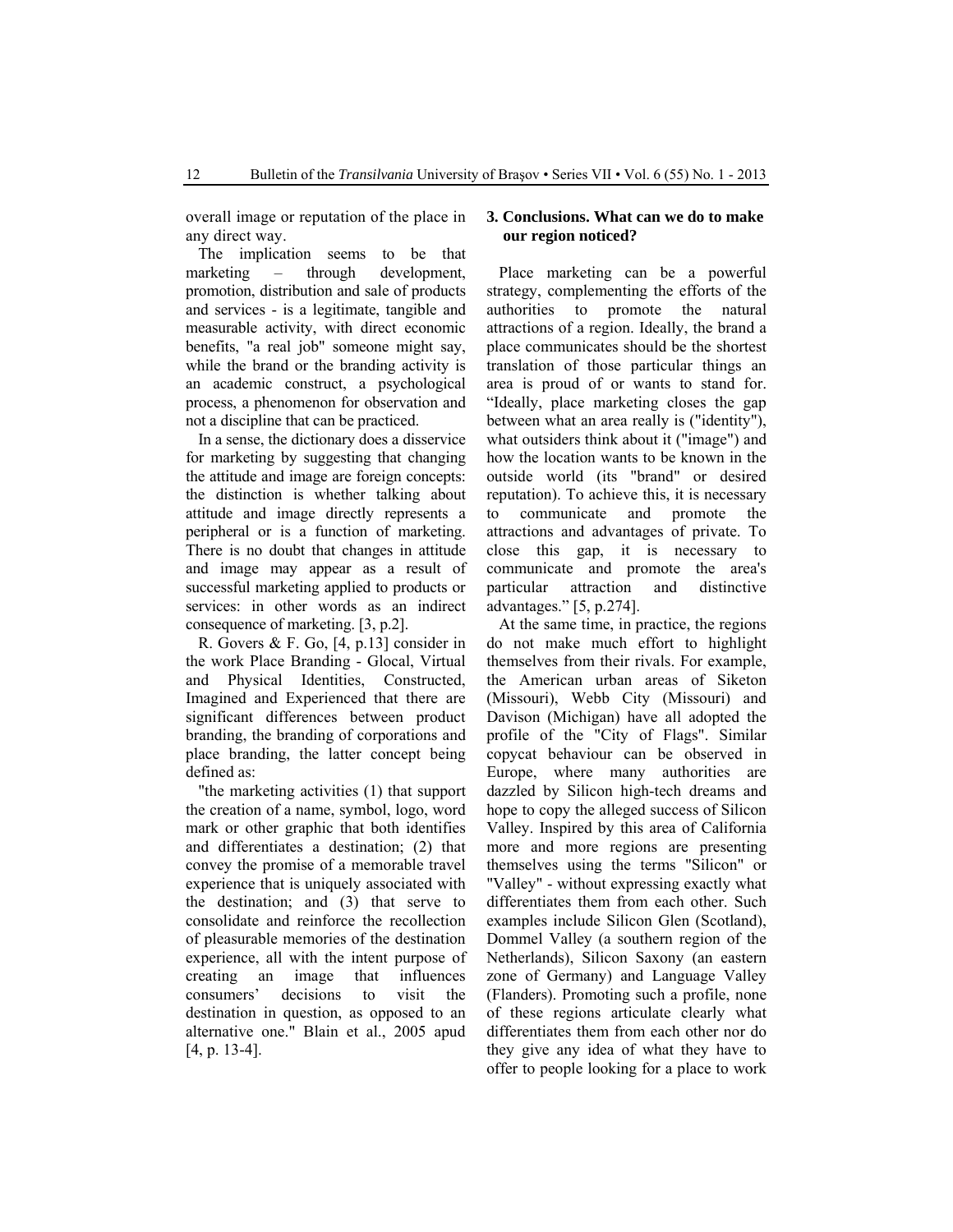and live. In this way, the regions undermine their own competitiveness: the real competitive advantages can be achieved by creating or emphasizing local conditions - or in other words "trend through tradition". [5, p.274].

There would be an elementary question about the image of a region or location which has often been addressed in the literature, and which further remained largely unresolved: the regions benefit more if they have a clear and simple image or is more preferable that they have a rich one, complex or even contradictory?

Simon Anholt [2, p.91-6] proposes an explanation to this question, assuming that branding is definitely seen as a process of reduction, simplification. Clarity, determined by a distinct or unique positioning, is often invoked as a product only opportunity to change the consumer's indifference of many competitive choices, to stand up in the "the chaos of the marketplace and the clutter of the media." [2, p.91].

But, as the authors arguments continue, regions or locations express exactly the opposite of the above explanation, and it is one of the main reasons why the practice of commercial branding does not apply directly to their management or promotion: common sense suggests and research tends to confirm that the richness and complexity are valuable attributes for the image of a location (be it country, city, state, region, etc.).

Even from the destination branding perspective, we can distinguish a similar view: "Destinations therefore need to identify their most potent appeals, seek the essence that makes them different and attractive to visitors, and consistently promote this essence through all marketing communications and behaviour. Over time this will help the destination gain a consistent reputation, based on these brand values." [1, p.10].

The entities involved in the process of branding should not ask themselves "What can we say or do to become famous?" But "What can we do to make the region noticed?" The relevance of a particular region to an audience, to its publics involves a limited number of concepts which, very often, are removed from the discourse of branding. The first concept, which accidentally is also one of the basic rules of a marketing action strategy, involves grounding a very clear analysis of the perceptions, needs, habits and aspirations of the target audience of the brand.

S. Anholt [2, p.94] performs a critic to governmental teams dealing with place branding, as they rarely managed to discover and value other plans than the internal one, ending in simply describing that location, repeating lists of achievements and attributes, carefully set out previously. This shows a serious marketing mistake by not providing any reason for purchase, failing to demonstrate any ways to understand the target audience of the brand, the lack of empathy or sympathy for the brand, not allowing any dialogue. Another error regarding place branding strategy is incapacity to offer any reward to target publics in opposition to their attention attached to the brand; again, this is a marketing mistake by assuming that the audience is as much interested in the brand as those who manage it.

From the place marketing's perspective, the location must find a balance between identity, image and reputation desired, the brand. If these items are found, the brand of a specific region may be the common denominator between the various elements (economy, infrastructure, education and culture) and participants (residents, entrepreneurs, governments) that sum up the region.

In fact, the promotion of the elements that a region has to offer is not only the